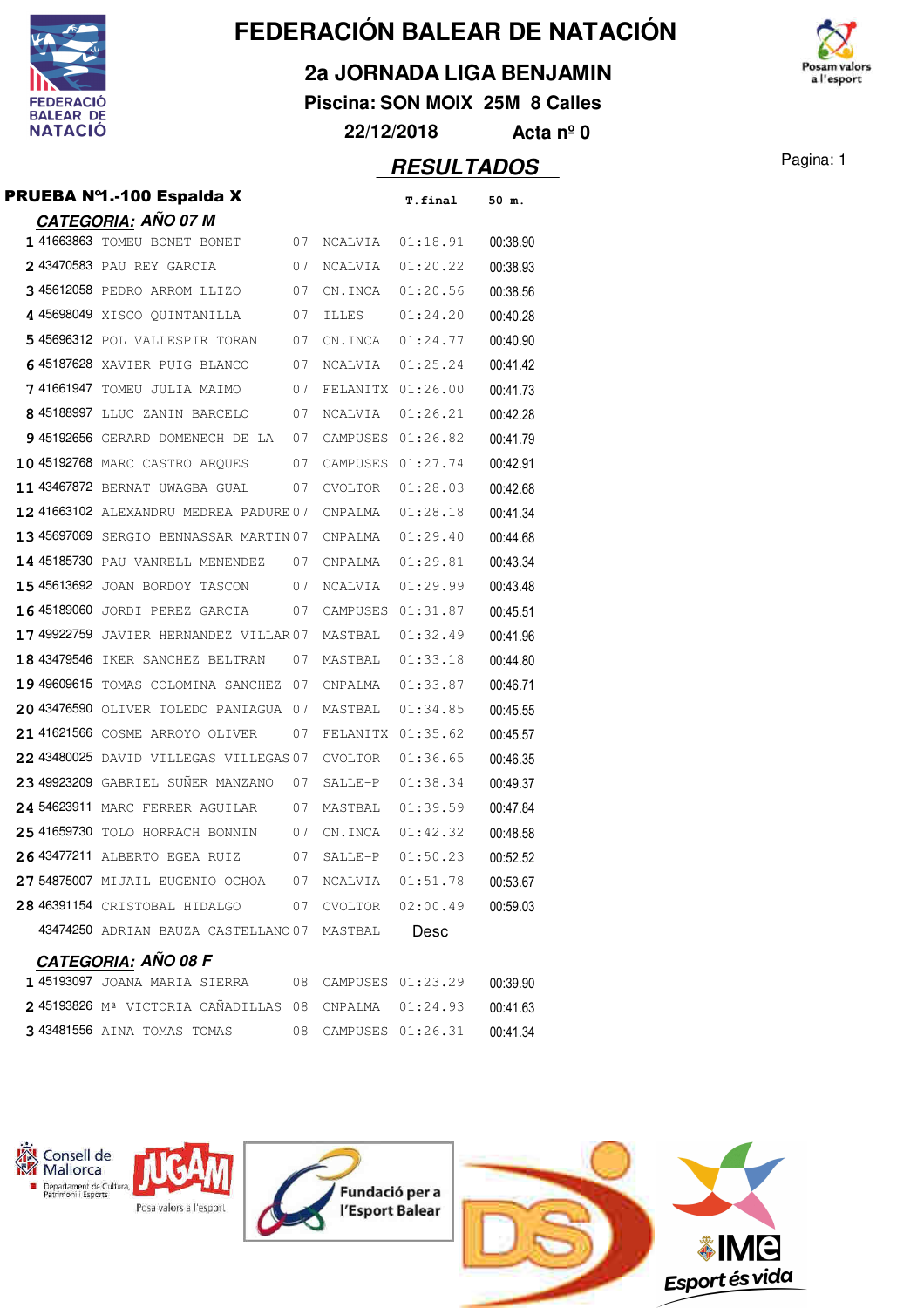

**2a JORNADA LIGA BENJAMIN**

**Piscina: SON MOIX 25M 8 Calles 22/12/2018 Acta nº 0**

osam valors a l'esport

### **RESULTADOS** Pagina: 2

| PRUEBA Nº1.-100 Espalda X | T.final | 50 m. |
|---------------------------|---------|-------|
| CATEGORIA: AÑO 08 F       |         |       |

| 4 45371945 laura titos ibañez          | 08 |                   | MASTBAL 01:27.56  | 00:42.75 |
|----------------------------------------|----|-------------------|-------------------|----------|
| 5 04346877 ELLA VERMEER                | 08 | NCALVIA           | 01:28.38          | 00:42.89 |
| 645614991 ELISABETH ABAD NUÑEZ         | 08 | CNPALMA           | 01:29.21          | 00:43.42 |
| 745184949 CLAUDIA FRANCO ROSSELLO08    |    | CNPALMA           | 01:32.00          | 00:45.28 |
| 8 41662209 CELIA ROSSELLO              | 08 | CNPALMA           | 01:33.21          | 00:46.44 |
| 9 45189395 LARA VELASCO POTEKHINA 08   |    | SALLE-P           | 01:33.34          | 00:45.81 |
| 10 45185139 LUCIA FUSTER BAENA         | 08 | CNPALMA           | 01:34.08          | 00:44.98 |
| 11 49770993 ERIKA BAYON BUENO          | 08 | CVOLTOR           | 01:35.31          | 00:45.09 |
| 12 45371085 MARIA GRACIA OLIVER        | 08 | CNPALMA           | 01:36.03          | 00:45.84 |
| 13 46390465 BLANCA JAUME BRAVO         | 08 | MASTBAL           | 01:36.40          | 00:46.80 |
| 14 45370786 LUCIA ROSER DE HOYOS       | 08 |                   | CAMPUSES 01:40.09 | 00:46.92 |
| 15 45614994 AINA ABAD NUÑEZ            | 08 | CNPALMA           | 01:40.45          | 00:48.18 |
| 16 46388016 CARME THOMAS TABERNER      | 08 | CNPALMA           | 01:40.57          | 00:49.28 |
| 17 45698659 LIDIA ORTEGA GARCIA        | 08 | MASTBAL           | 01:41.26          | 00:49.04 |
| 18 49866753 ERIKA VERA CAPELLA         | 08 | NCALVIA           | 01:41.46          | 00:50.12 |
| 19 46392188 NEREA CASTILLO LOPEZ       | 08 | NCALVIA           | 01:41.63          | 00:48.46 |
| 20 45691876 SARA PARRA POMAR           | 08 | CNPALMA           | 01:41.67          | 00:48.09 |
| 21 41621291 ABRIL TOLEDO MONTAÑES      | 08 | FELANITX 01:46.41 |                   | 00:52.42 |
| 22 49770484 MARIOLA PEREZ CAMACHO      | 08 | SALLE-P           | 01:46.93          | 00:52.46 |
| 23 49926638 ANA MARIA RODRIGUEZ        | 08 | CVOLTOR           | 01:47.28          | 00:51.89 |
| 24 41693712 ESPERANÇA NADAL NICOLAU 08 |    | ES.ARTA           | 01:48.15          | 00:51.81 |
| 25 45691718 MISHEL CALIVA MARTINEZ 08  |    | CN.INCA           | 01:50.56          | 00:53.34 |
| 26 45614939 MARIA ANTONIA FEMENIA      | 08 | SALLE-P           | 01:51.99          | 00:52.86 |
| 27 49770483 SILVIA PEREZ CAMACHO       | 08 | SALLE-P           | 01:56.59          | 00:56.71 |
| 28 54628760 ANDREA NAOMY PAREJA        | 08 | CN.INCA           | 02:02.43          | 00:58.87 |
| 49771820 CARMEN ESTARELLAS             | 08 | SALLE-P           | N.p.              |          |

#### **PRUEBA Nº2.-50 Espalda X** T.final **CATEGORIA: AÑO 08 M**

| _____________                                       |                     |  |
|-----------------------------------------------------|---------------------|--|
| 145612991 MARCOS ERRALDE VIVES 08 CAMPUSES 00:40.52 |                     |  |
| 2 49773073 IÑIGO ROMERO AVILES 08 SALLE-P 00:41.06  |                     |  |
| 3 41663834 SERGI PORTER VICENS                      | 08 SALLE-P 00:41.21 |  |
| 4 49928399 IVAN CARDEÑOSA                           | 08 CNPALMA 00:41.59 |  |









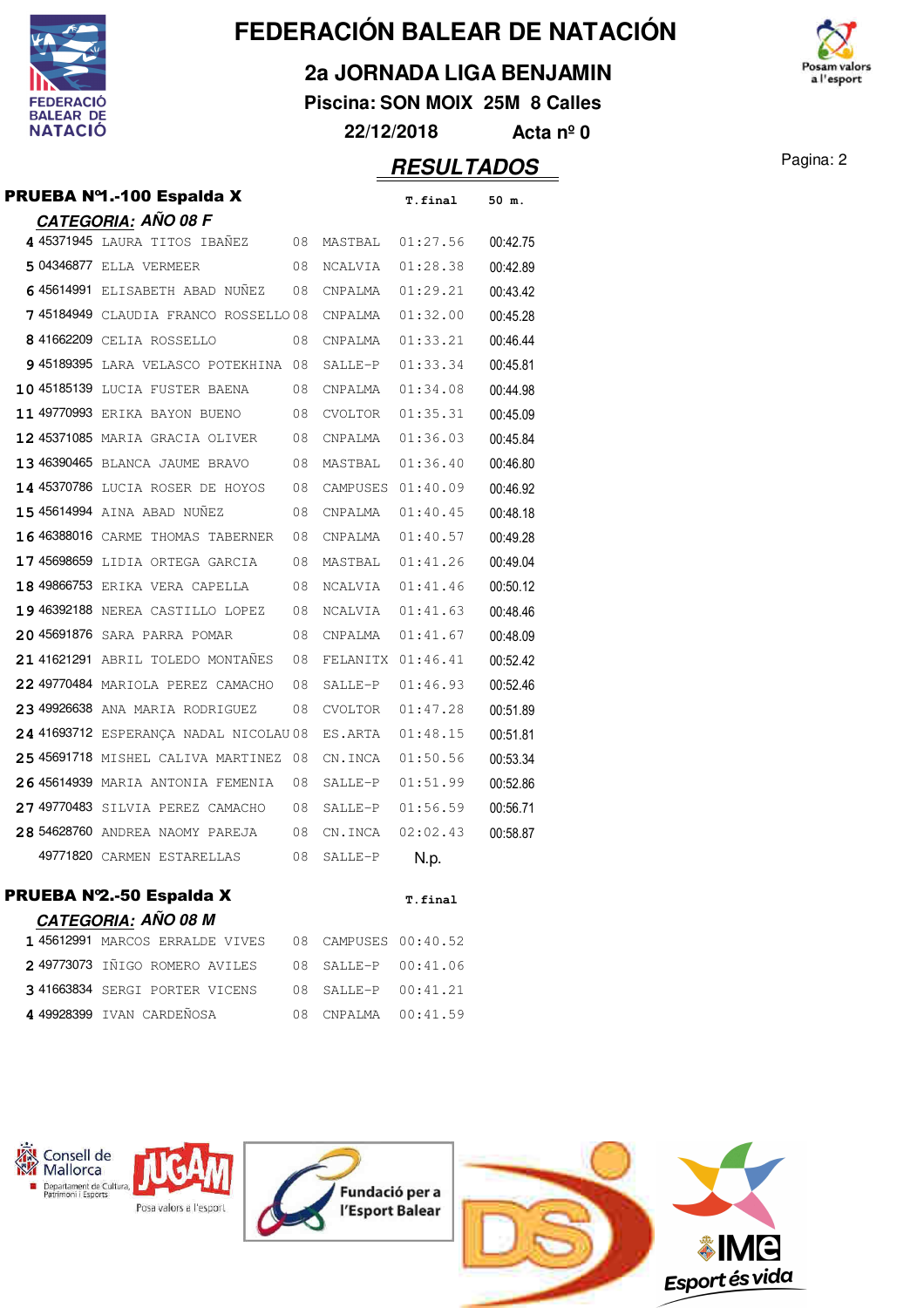

**2a JORNADA LIGA BENJAMIN**

**Piscina: SON MOIX 25M 8 Calles**



### **RESULTADOS** Pagina: 3

#### **PRUEBA Nº2.-50 Espalda X** T.final

|                   | <u>CATEGORIA:</u> AÑO 08 M               |      |                |                                     |
|-------------------|------------------------------------------|------|----------------|-------------------------------------|
|                   | 5 45371479 MARC GAYA BISQUERRA           | 08   | CN.INCA        | 00:43.00                            |
|                   | 6 46397767 MARCOS SIQUIER RIPOLL         | 08   | CNPALMA        | 00:43.33                            |
|                   | 7 49609031 GABRIEL BARCELO               | 08   | SALLE-P        | 00:43.86                            |
|                   | 8 00342128 NICOLAS HUTHER                | 08   | <b>CVOLTOR</b> | 00:44.59                            |
|                   | 9 45187468 AXEL JUAN HARO PEREZ          | 08   | CAMPUSES       | 00:44.70                            |
| 10 43481558       | SEBASTIA RAMON FERRER                    | 08   | SALLE-P        | 00:45.37                            |
|                   | 11 41707753 PEP MIQUEL BURGUERA          | 08   | FELANITX       | 00:45.58                            |
|                   | 12 45698034 MARC CRUELLAS DE HARO        | 08   | ILLES          | 00:45.67                            |
|                   | 13 45371944 DANIEL TITOS IBAÑEZ          | 08   | MASTBAL        | 00:45.77                            |
|                   | 14 45184348 JAUME MELIS FERRER           | 08   | CNPALMA        | 00:46.53                            |
|                   | 15 46395199 CARLOS BONET BONET           | 08   | NCALVIA        | 00:46.56                            |
| <b>1649609493</b> | TOMAS RODRIGUEZ MENDEZ                   | 08   | NCALVIA        | 00:46.87                            |
|                   | 17 45188456 PABLO RODRIGUEZ              | 08   | MASTBAL        | 00:47.00                            |
|                   | 18 78223023 NOAH TORRICO RUIZ            | 08   | <b>CVOLTOR</b> | 00:47.01                            |
|                   | 19 49609504 VALENTIN DE TORO BUCETA 08   |      | MASTBAL        | 00:47.06                            |
|                   | 20 49611670 SEBASTIAN ALCIBAR            | 08   | CVOLTOR        | 00:47.34                            |
|                   | 21 41623254 GABRIEL GALMES VIVES         | 08   | ES.ARTA        | 00:47.35                            |
|                   | 22 45190648 MARTI JIMENEZ CAMACHO        | 08   | SALLE-P        | 00:47.88                            |
|                   | 23 45189993 MARC TORO GARCIA             | 08   | NCALVIA        | 00:48.06                            |
|                   | 24 45189527 GUIFM MAS HERNANDEZ          | 08   | CVOLTOR        | 00:48.40                            |
|                   | 25 45370906 RAFAEL TOYMIL TALAVERA       | 08   | CVOLTOR        | 00:48.43                            |
| 26 41621259       | JOAN MORA LADARIA                        | 08   | ES.ARTA        | 00:48.75                            |
|                   | 27 46390282 NICOLAS BLANQUE FAJARDO 08   |      | MASTBAL        | 00:50.08                            |
|                   | 28 45696760 LEO MARTINEZ COUSELO         | 08   | CVOLTOR        | 00:50.87                            |
|                   | 2945611301 JORGE NUÑEZ BALDOMIR          | 08   | ILLES          | 00:51.27                            |
|                   | <b>30 00589267</b> CRISTIAN EMILOV DINEV | 08   | CVOLTOR        | 00:52.40                            |
|                   | 31 41623480 ALEIX APARICIO TERRAZAS 08   |      | CN.INCA        | 00:55.28                            |
|                   | 41660624 ANTONI FERRER SOLER             | 08   | ES.ARTA        | Desc                                |
|                   | 45188868 ALVARO MADRID GUERRERO 08       |      | NCALVIA        | N.p.                                |
|                   | <u>CATEGORIA</u> : AÑO 09 F              |      |                |                                     |
|                   | $1.45691310$ beatdif citam castdo        | na i | CATTE_D        | $\bigcap$ $\cdot$ $\bigcap$ 1<br>コマ |

| 145691319 BEATRIZ GIJON CASTRO 09 SALLE-P 00:41.73  |  |  |
|-----------------------------------------------------|--|--|
| 249774243 AMALIA COLL COMPANY 09 CNPALMA 00:42.35   |  |  |
| 3 49614755 NEUS MARCO ESCRIBANO 09 SALLE-P 00:42.87 |  |  |



Posa valors a l'esport







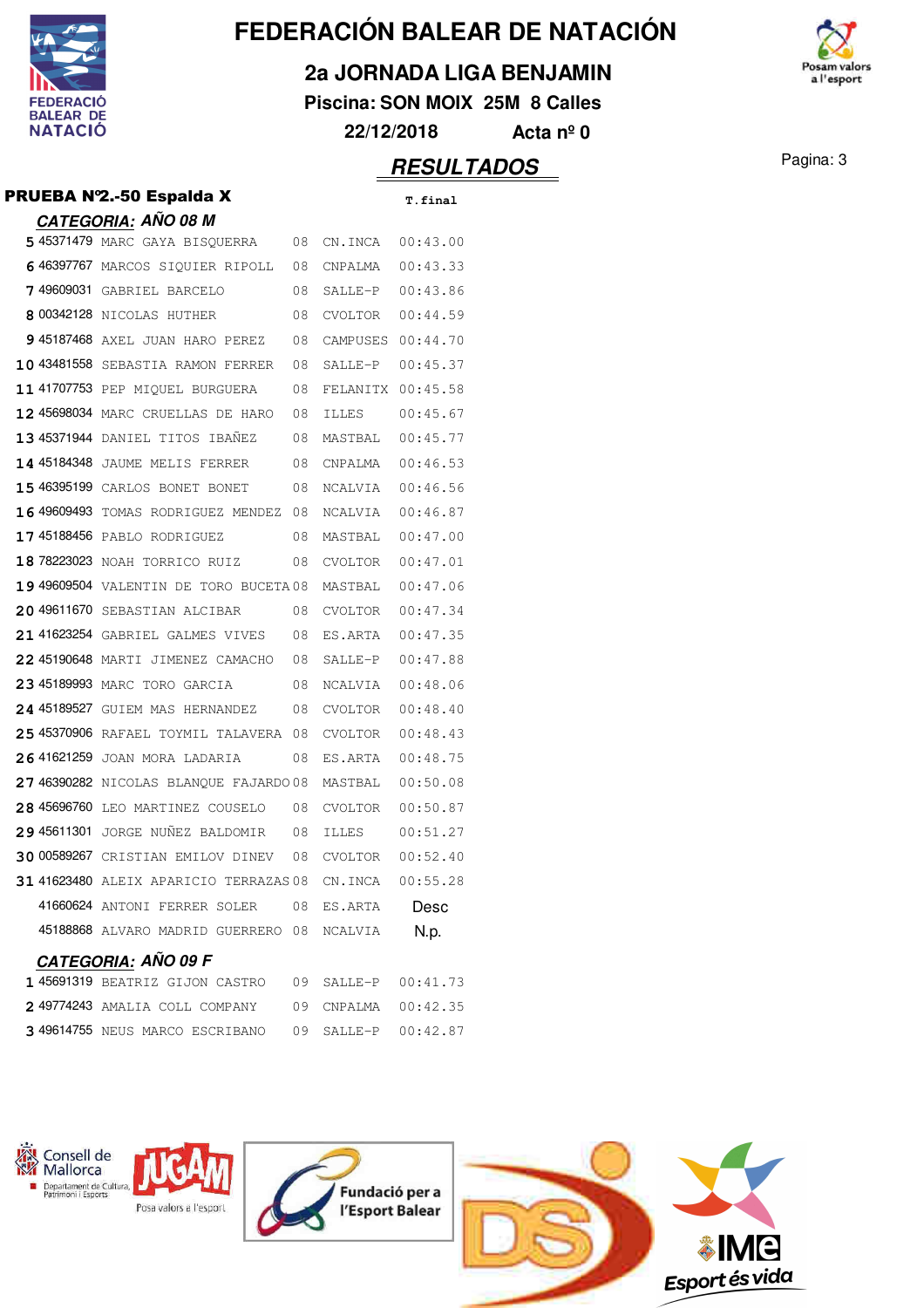

### **2a JORNADA LIGA BENJAMIN**

**Piscina: SON MOIX 25M 8 Calles**



## Pagina: 4 **RESULTADOS**

| PRUEBA Nº2.-50 Espalda X                       |    |                      | T.final  |          |
|------------------------------------------------|----|----------------------|----------|----------|
| <b>CATEGORIA: AÑO 09 F</b>                     |    |                      |          |          |
| 4 41692086 LAIA REUS SANS<br>09                |    | CN.INCA  00:43.18    |          |          |
| 508424482 SIENNA STEINFELDT 09                 |    | CAMPUSES 00:43.97    |          |          |
| 646394475 LAURA CASTANER NOGUERA 09            |    | $CVOLTOR$ $00:44.55$ |          |          |
| 749928381 LUCIA SANTHA FERENCZI 09             |    | SALLE-P              | 00:44.93 |          |
| 8 45697729 PAULA MELIS FERRER<br>09            |    | CNPALMA              | 00:45.57 |          |
| 9 45372330 EMILIE SANCHEZ BUJOSA 09            |    | CNPALMA              | 00:45.60 |          |
| 10 49868938 JULIA LLABRES PEDRET 09            |    | SALLE-P              | 00:45.84 |          |
| 11 52032943 CARME PERICAS FONT<br>09           |    | CAMPUSES 00:46.15    |          |          |
| 11 46395107 SOFIA LOPEZ GUILLEN 09             |    | CN.INCA              | 00:46.15 |          |
| 13 49609931 ALBA PASCUAL SABANIEL 09           |    | SALLE-P              | 00:47.48 |          |
| 14 49920386 JULIA ARROM VILLALONGA 09          |    | CVOLTOR              | 00:48.15 |          |
| <b>15 45613777</b> NEUS GREGORIO RIERA 09      |    | CVOLTOR              | 00:48.71 |          |
| 16 20549798 ELSA MIJARES FONTCLARA 09          |    | CN.INCA              | 00:49.82 |          |
| 17 46390955 MARTINA SERRA MARTINEZ 09          |    | SALLE-P              | 00:51.18 |          |
| 18 49484379 LLUCIA AVELLA<br>09                |    | ILLES                | 00:51.28 |          |
| 19 49605987 MELANIA ROMERO PONCE 09            |    | NCALVIA              | 00:51.64 |          |
| 20 46391865 VERONICA GARRIDO MORENO 09 CNPALMA |    |                      | 00:52.38 |          |
| 21 41691791 CRISTINA MIQUEL FULLANA09 ES.ARTA  |    |                      | 00:53.10 |          |
| 22 52033227 Mª ANGELES BALAGUER                | 09 | CNPALMA              | 00:54.23 |          |
| 23 46392198 MARIA FRANCESCA SUÑER 09           |    | ILLES                | 00:55.39 |          |
| 49483716 NEUS MARTIN GINARD<br>09              |    | CVOLTOR              | Desc     |          |
| 45693422 PALOMA LINARES CORNEJO 09             |    | MASTBAL              | Desc     |          |
| 49480545 SANDRA MARTIN FRAILE 09               |    | CNPALMA              | N.p.     |          |
| 41659846 MARIA CIRER CABOT                     | 09 | CNPALMA              | N.p.     |          |
| 54870460 DELFINA MUCHICO DOTTORI09 CAMPUSES    |    |                      | Baja     |          |
| <b>PRUEBA Nº3.-100 Mariposa X</b>              |    |                      | T.final  | 50 m.    |
| <b>CATEGORIA: AÑO 07 M</b>                     |    |                      |          |          |
| 1 43470583 PAU REY GARCIA                      | 07 | NCALVIA              | 01:19.13 | 00:36.94 |
| 245188997 LLUC ZANIN BARCELO                   | 07 | NCALVIA              | 01:28.06 | 00:41.59 |
| 3 45185730 PAU VANRELL MENENDEZ                | 07 | CNPALMA              | 01:29.33 | 00:41.06 |
| 4 45696312 POL VALLESPIR TORAN                 | 07 | CN.INCA              | 01:30.59 | 00:41.75 |
| 5 43467872 BERNAT UWAGBA GUAL                  | 07 | CVOLTOR              | 01:31.81 | 00:41.51 |



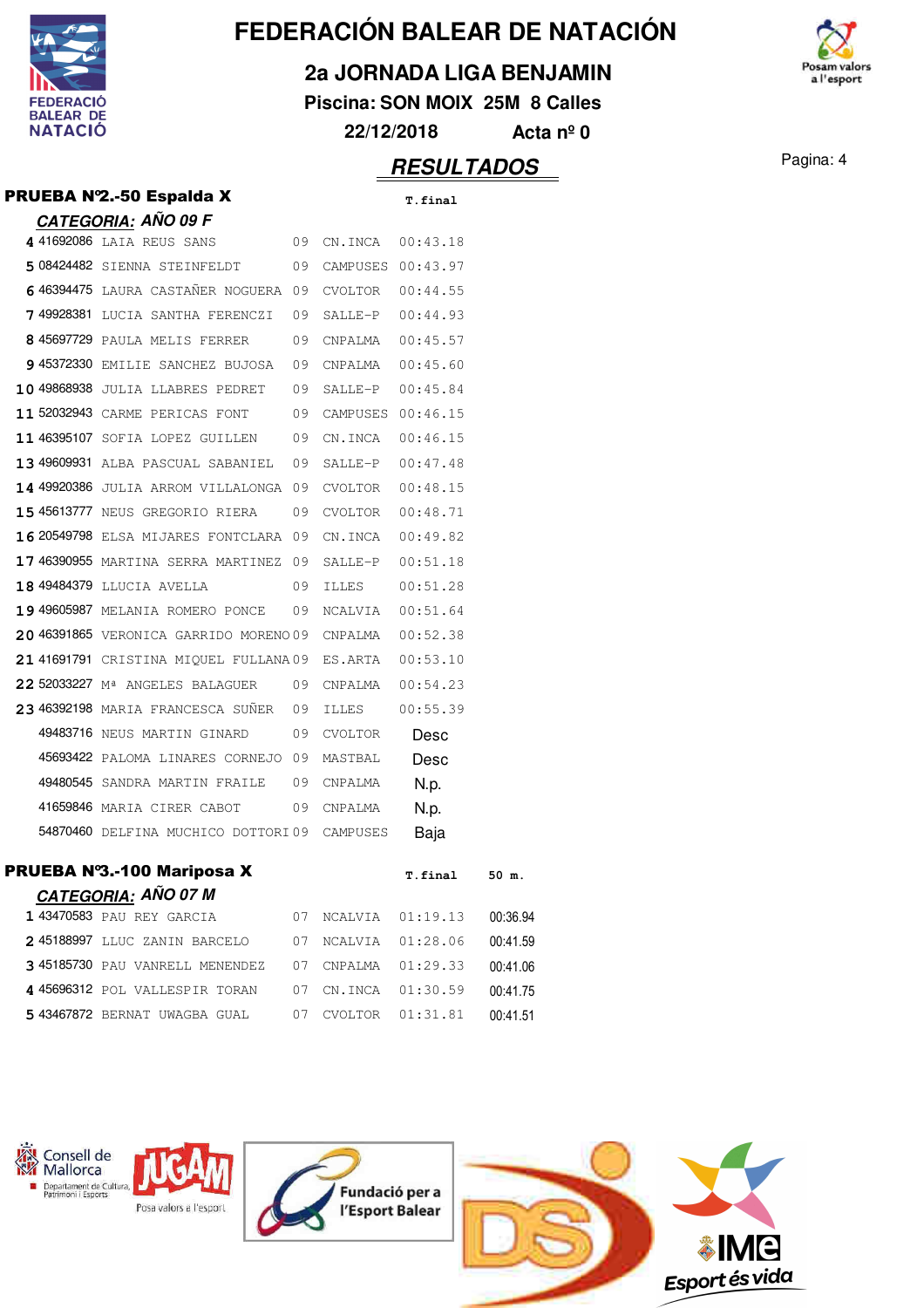

**2a JORNADA LIGA BENJAMIN**

**Piscina: SON MOIX 25M 8 Calles 22/12/2018 Acta nº 0**



**RESULTADOS** Pagina: 5

### **CATEGORIA: AÑO 07 M** 45187628 XAVIER PUIG BLANCO 07 NCALVIA 01:33.53 00:43.06 45698049 XISCO QUINTANILLA 07 ILLES 01:35.10 00:41.88 8 45612058 PEDRO ARROM LLIZO 07 CN.INCA 01:35.29 00:43.78 43476590 OLIVER TOLEDO PANIAGUA 07 MASTBAL 01:35.64 00:44.78 45192656 GERARD DOMENECH DE LA 07 CAMPUSES 01:35.93 00:44.25 11 45697069 SERGIO BENNASSAR MARTIN 07 CNPALMA 01:37.13 00:44.59

|  | 12 45192768 MARC CASTRO AROUES 07 CAMPUSES 01:38.32     |    |             |          | 00:46.09 |
|--|---------------------------------------------------------|----|-------------|----------|----------|
|  | 13 41663102 ALEXANDRU MEDREA PADURE 07 CNPALMA 01:40.31 |    |             |          | 00:44.84 |
|  | 14 41621566 COSME ARROYO OLIVER 07 FELANITX 01:43.65    |    |             |          | 00:48.43 |
|  | 15 43474250 ADRIAN BAUZA CASTELLANO 07 MASTBAL          |    |             | 01:45.68 | 00:45.81 |
|  | <b>16 45189060</b> JORDI PEREZ GARCIA 07                |    | CAMPUSES    | 01:46.47 | 00:49.01 |
|  | 17 49922759 JAVIER HERNANDEZ VILLAR 07 MASTBAL          |    |             | 01:47.39 | 00:47.89 |
|  | 18 45613692 JOAN BORDOY TASCON 07 NCALVIA 01:50.34      |    |             |          | 00:50.06 |
|  | 19 43480025 DAVID VILLEGAS VILLEGAS 07 CVOLTOR          |    |             | 01:51.04 | 00:50.65 |
|  | 20 41659730 TOLO HORRACH BONNIN                         |    | 07 CN. TNCA | 01:56.10 | 00:52.88 |
|  | 43479546 IKER SANCHEZ BELTRAN                           | 07 | MASTBAL     | Desc     |          |
|  | 41661947 TOMEU JULIA MAIMO 07 FELANITX                  |    |             | Desc     |          |
|  | 41663863 TOMEU BONET BONET                              |    | 07 NCALVIA  | Desc     |          |

**PRUEBA N°3.-100 Mariposa X** T.final 50 m.

### **CATEGORIA: AÑO 08 F**

|           | 145614991 ELISABETH ABAD NUNEZ      | 08 | CNPALMA        | 01:32.09 | 00:42.87 |
|-----------|-------------------------------------|----|----------------|----------|----------|
|           | 245193826 Mª VICTORIA CAÑADILLAS    | 08 | CNPALMA        | 01:33.36 | 00:43.85 |
|           | 3 49770993 ERIKA BAYON BUENO        | 08 | <b>CVOLTOR</b> | 01:37.88 | 00:42.12 |
|           | 4 41662209 CELIA ROSSELLO           | 08 | CNPALMA        | 01:39.54 | 00:46.24 |
|           | 545371945 LAURA TITOS IBAÑEZ        | 08 | MASTBAL        | 01:41.95 | 00:46.69 |
|           | 645184949 CLAUDIA FRANCO ROSSELLO08 |    | CNPALMA        | 01:42.53 | 00:46.71 |
| 745193097 | JOANA MARIA SIERRA                  | 08 | CAMPUSES       | 01:43.00 | 00:47.93 |
|           | 8 04346877 ELLA VERMEER             | 08 | <b>NCALVIA</b> | 01:43.50 | 00:47.40 |
|           | 9 43481556 AINA TOMAS TOMAS         | 08 | CAMPUSES       | 01:48.38 | 00:50.20 |
|           | 10 45371085 MARIA GRACIA OLIVER     | 08 | CNPALMA        | 01:48.59 | 00:49.90 |
|           | 11 46388016 CARME THOMAS TABERNER   | 08 | CNPALMA        | 01:50.49 | 00:50.65 |
|           | 12 41621291 ABRIL TOLEDO MONTAÑES   | 08 | FELANITX       | 01:51.78 | 00:51.15 |
|           | 13 45614994 AINA ABAD NUNEZ         | 08 | CNPALMA        | 01:52.13 | 00:50.99 |
|           | 14 46392188 NEREA CASTILLO LOPEZ    | 08 | NCALVIA        | 01:52.44 | 00:51.39 |

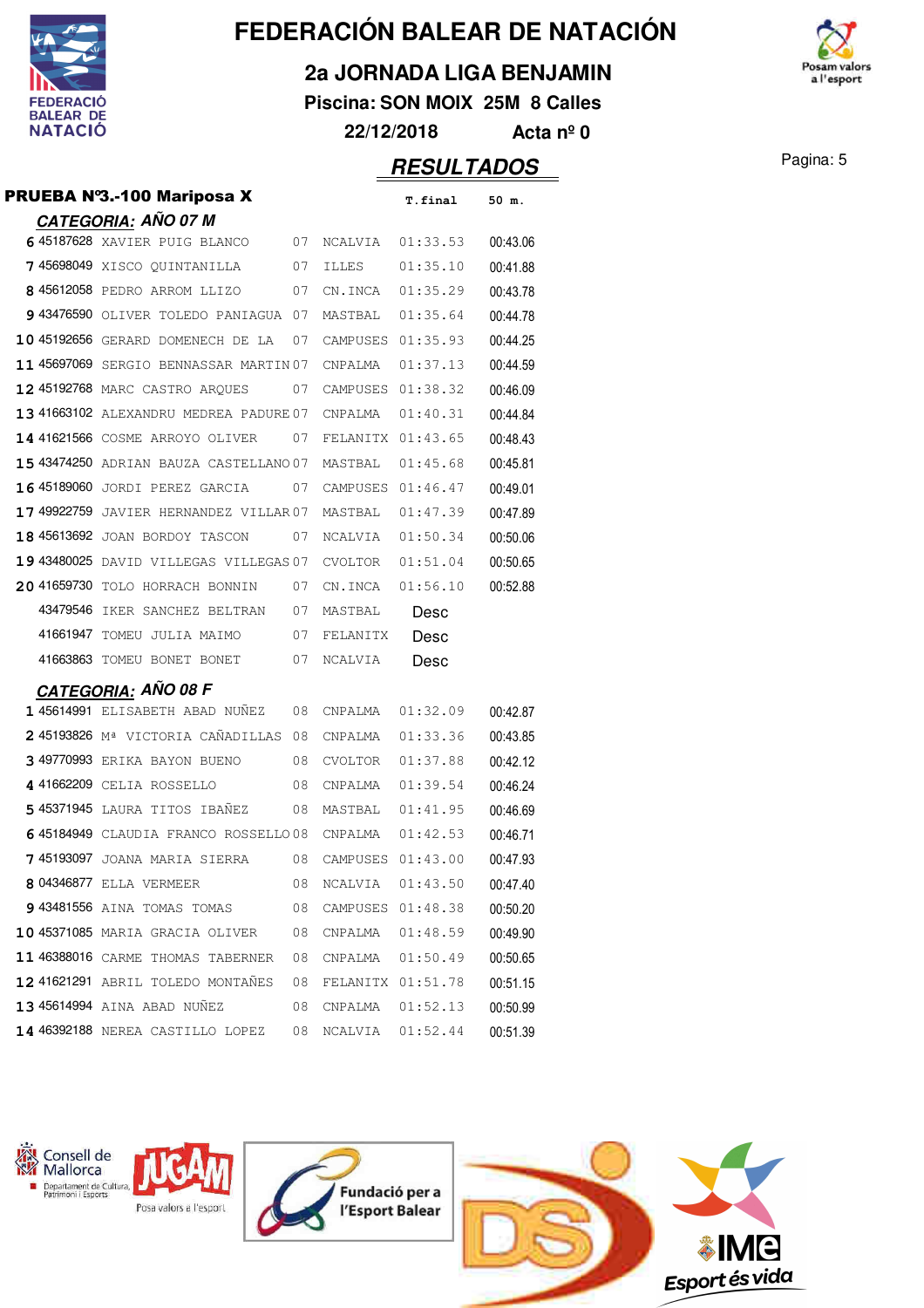

**2a JORNADA LIGA BENJAMIN**

**Piscina: SON MOIX 25M 8 Calles 22/12/2018 Acta nº 0**

# **RESULTADOS** Pagina: 6

|                                                                  |      |                   | <u>INLOULTADUC</u> |          |
|------------------------------------------------------------------|------|-------------------|--------------------|----------|
| <b>PRUEBA N°3.-100 Mariposa X</b>                                |      |                   | T.final            | 50 m.    |
| <u>CATEGORIA:</u> AÑO 08 F                                       |      |                   |                    |          |
| 15 49866753 ERIKA VERA CAPELLA 08                                |      |                   | NCALVIA 01:53.98   | 00:52.39 |
| 16 45691876 SARA PARRA POMAR 08                                  |      | CNPALMA           | 01:56.80           | 00:52.15 |
| <b>17 46390465</b> BLANCA JAUME BRAVO                            | 08   | MASTBAL 01:58.40  |                    | 00:52.37 |
| 49926638 ANA MARIA RODRIGUEZ                                     | 08   | CVOLTOR           | Desc               |          |
| 49771820 CARMEN ESTARELLAS<br>$\sim$ 08                          |      | SALLE-P           | Baja               |          |
| 45185139 LUCIA FUSTER BAENA 08                                   |      | CNPALMA           | Baja               |          |
| PRUEBA Nº4.-50 Mariposa X                                        |      |                   | T.final            |          |
| CATEGORIA: AÑO 08 M                                              |      |                   |                    |          |
| 1 41663834 SERGI PORTER VICENS                                   | 08   |                   | SALLE-P 00:41.09   |          |
| 2 49928399 IVAN CARDEÑOSA                                        | 08   | CNPALMA           | 00:43.09           |          |
| 3 45612991 MARCOS ERRALDE VIVES 08                               |      | CAMPUSES 00:43.43 |                    |          |
| 4 49609031 GABRIEL BARCELO                                       | 08   | SALLE-P           | 00:43.44           |          |
| <b>5 45371479</b> MARC GAYA BISOUERRA                            | 08   | CN.INCA           | 00:44.85           |          |
| 6 00342128 NICOLAS HUTHER 08                                     |      | CVOLTOR           | 00:46.23           |          |
| 7 46397767 MARCOS SIQUIER RIPOLL 08                              |      | CNPALMA           | 00:46.24           |          |
| 8 45371944 DANIEL TITOS IBAÑEZ                                   | 08   | MASTBAL           | 00:46.70           |          |
| 949773073 IÑIGO ROMERO AVILES                                    | 08   | SALLE-P           | 00:46.81           |          |
| 10 49609504 VALENTIN DE TORO BUCETA 08                           |      | MASTBAL           | 00:47.43           |          |
| 11 45187468 AXEL JUAN HARO PEREZ                                 | 08   |                   | CAMPUSES 00:47.80  |          |
| 12 49609493 TOMAS RODRIGUEZ MENDEZ 08                            |      | NCALVIA           | 00:48.19           |          |
| 13 78223023 NOAH TORRICO RUIZ                                    | 08   | CVOLTOR           | 00:49.48           |          |
| 14 45698034 MARC CRUELLAS DE HARO                                | - 08 | ILLES             | 00:49.86           |          |
| <b>15 41707753</b> PEP MIQUEL BURGUERA                           | 08   | FELANITX 00:49.98 |                    |          |
| 16 46395199 CARLOS BONET BONET                                   | 08   | NCALVIA           | 00:50.12           |          |
| 17 45611301 JORGE NUÑEZ BALDOMIR 08                              |      | ILLES             | 00:51.77           |          |
| 17 46390282 NICOLAS BLANQUE FAJARDO 08 MASTBAL 00:51.77          |      |                   |                    |          |
| <b>19 45184348</b> JAUME MELIS FERRER 08                         |      |                   | CNPALMA   00:51.81 |          |
| 20 43481558 SEBASTIA RAMON FERRER 08 SALLE-P 00:52.96            |      |                   |                    |          |
| 21 45189527 GUIEM MAS HERNANDEZ 08 CVOLTOR 00:54.21              |      |                   |                    |          |
| 22 41660624 ANTONI FERRER SOLER 08 ES.ARTA 00:55.04              |      |                   |                    |          |
| 23 49611670 SEBASTIAN ALCIBAR 08 CVOLTOR 00:55.25                |      |                   |                    |          |
| $24$ 45696760 LEO MARTINEZ COUSELO $\,$ 08 CVOLTOR 00:55.31 $\,$ |      |                   |                    |          |
|                                                                  |      |                   |                    |          |



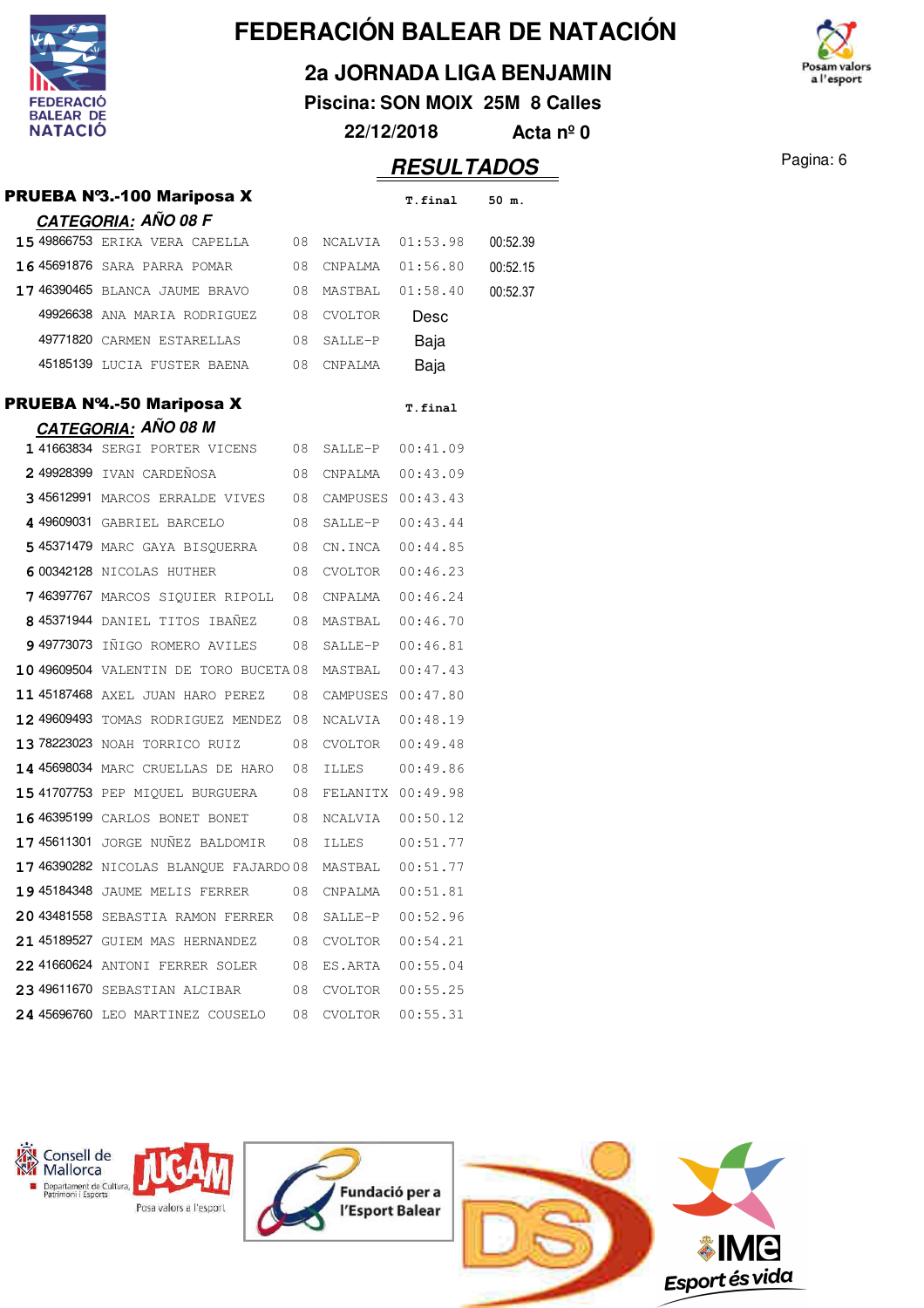

**2a JORNADA LIGA BENJAMIN**

**Piscina: SON MOIX 25M 8 Calles 22/12/2018 Acta nº 0**

### **RESULTADOS** Pagina: 7

| PRUEBA Nº4.-50 Mariposa X                     |      |                   | T.final  |
|-----------------------------------------------|------|-------------------|----------|
| <u>CATEGORIA:</u> AÑO 08 M                    |      |                   |          |
| 25 45188456 PABLO RODRIGUEZ                   | 08   | MASTBAL           | 00:58.73 |
| 26 45370906 RAFAEL TOYMIL TALAVERA 08         |      | CVOLTOR           | 00:59.40 |
| 27 41623480 ALEIX APARICIO TERRAZAS 08        |      | CN.INCA           | 01:02.08 |
| 00589267 CRISTIAN EMILOV DINEV                | 08   | CVOLTOR           | Desc     |
| 41623254 GABRIEL GALMES VIVES 08              |      | ES.ARTA           | Desc     |
| 45189993 MARC TORO GARCIA                     | -08  | NCALVIA           | Desc     |
| 45188868 ALVARO MADRID GUERRERO 08            |      | NCALVIA           | Baja     |
| <b>CATEGORIA: AÑO 09 F</b>                    |      |                   |          |
| 1 41692086 LAIA REUS SANS                     | -09  | CN.INCA           | 00:44.23 |
| 249928381 LUCIA SANTHA FERENCZI               | -09  | SALLE-P           | 00:45.21 |
| <b>349614755</b> NEUS MARCO ESCRIBANO         | 09   | SALLE-P           | 00:45.39 |
| 408424482 SIENNA STEINFELDT                   | 09   | CAMPUSES 00:45.68 |          |
| <b>5 45697729</b> PAULA MELIS FERRER          | 09   | CNPALMA           | 00:45.93 |
| 645691319 BEATRIZ GIJON CASTRO                | 09   | SALLE-P           | 00:45.98 |
| 746395107 SOFIA LOPEZ GUILLEN                 | 09   | CN.INCA           | 00:47.38 |
| 849774243 AMALIA COLL COMPANY                 | 09   | CNPALMA           | 00:47.84 |
| 946394475 LAURA CASTAÑER NOGUERA 09           |      | CVOLTOR           | 00:48.23 |
| 10 49920386 JULIA ARROM VILLALONGA            | -09  | CVOLTOR           | 00:48.37 |
| 11 49484379 LLUCIA AVELLA                     | 09   | ILLES             | 00:50.41 |
| <b>12 45372330</b> EMILIE SANCHEZ BUJOSA      | 09   | CNPALMA           | 00:50.95 |
| 13 49868938 JULIA LLABRES PEDRET              | 09   | SALLE-P           | 00:52.71 |
| 14 52032943 CARME PERICAS FONT                | 09   | CAMPUSES          | 00:52.97 |
| <b>15 45613777</b> NEUS GREGORIO RIERA        | 09   | CVOLTOR           | 00:54.40 |
| <b>16 46391865</b> VERONICA GARRIDO MORENO 09 |      | CNPALMA           | 00:56.37 |
| 1749605987 MELANIA ROMERO PONCE               | 09   | NCALVIA           | 00:56.65 |
| 18 46390955 MARTINA SERRA MARTINEZ 09         |      | SALLE-P           | 00:56.68 |
| 19 45693422 PALOMA LINARES CORNEJO            | - 09 | MASTBAL           | 00:57.86 |
| 20 46392198 MARIA FRANCESCA SUÑER             | 09   | ILLES             | 01:02.51 |
| 21 49483716 NEUS MARTIN GINARD                | 09   | CVOLTOR           | 01:06.71 |
| 49609931 ALBA PASCUAL SABANIEL                | 09   | SALLE-P           | Desc     |
| 52033227 Mª ANGELES BALAGUER                  | 09   | CNPALMA           | Desc     |
| 49480545 SANDRA MARTIN FRAILE                 | 09   | CNPALMA           | Baja     |
| 41659846 MARIA CIRER CABOT                    | 09   | CNPALMA           | Baja     |











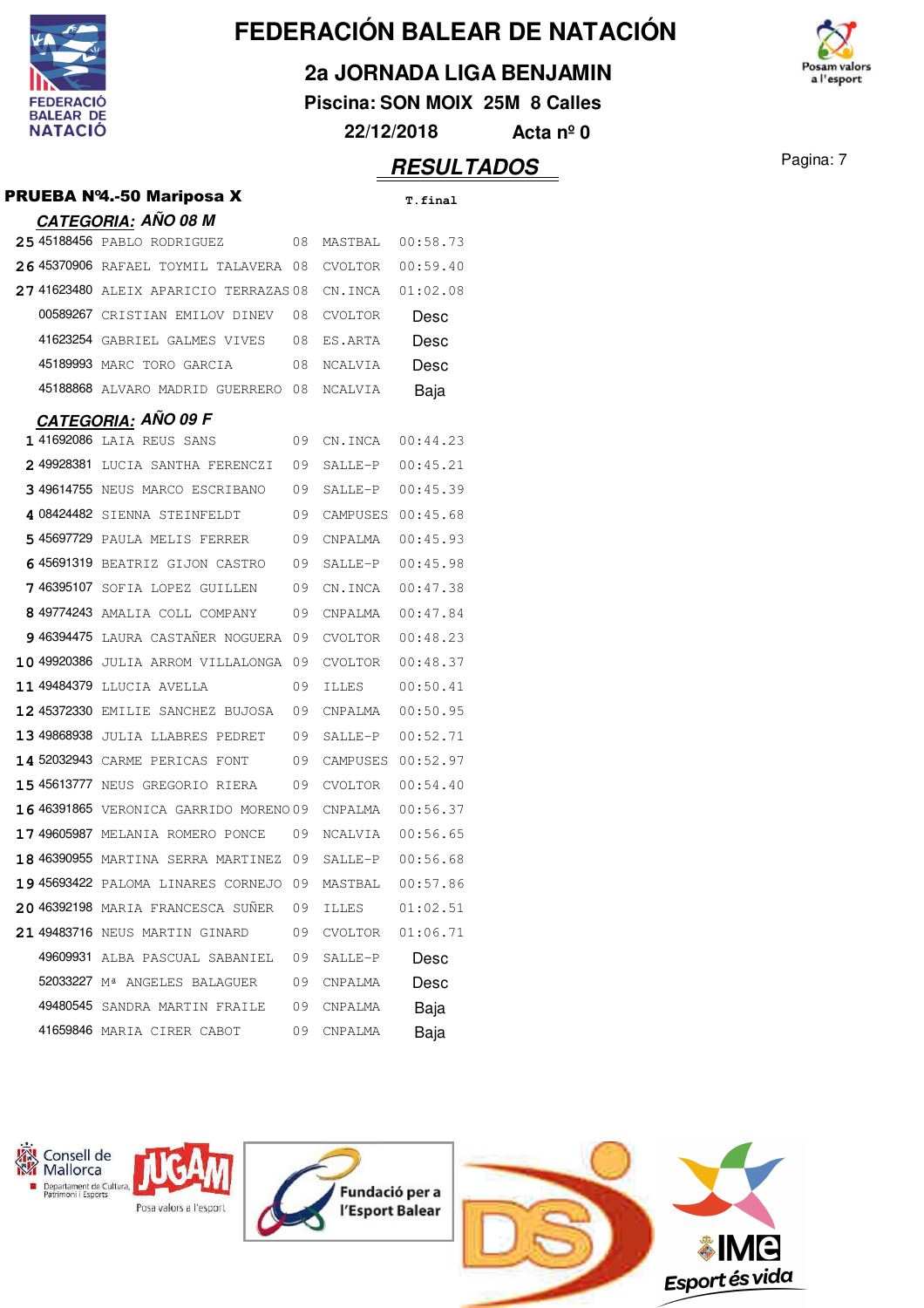

Consell de Mallorca Departament de Cultura,<br>Patrimoni i Esports